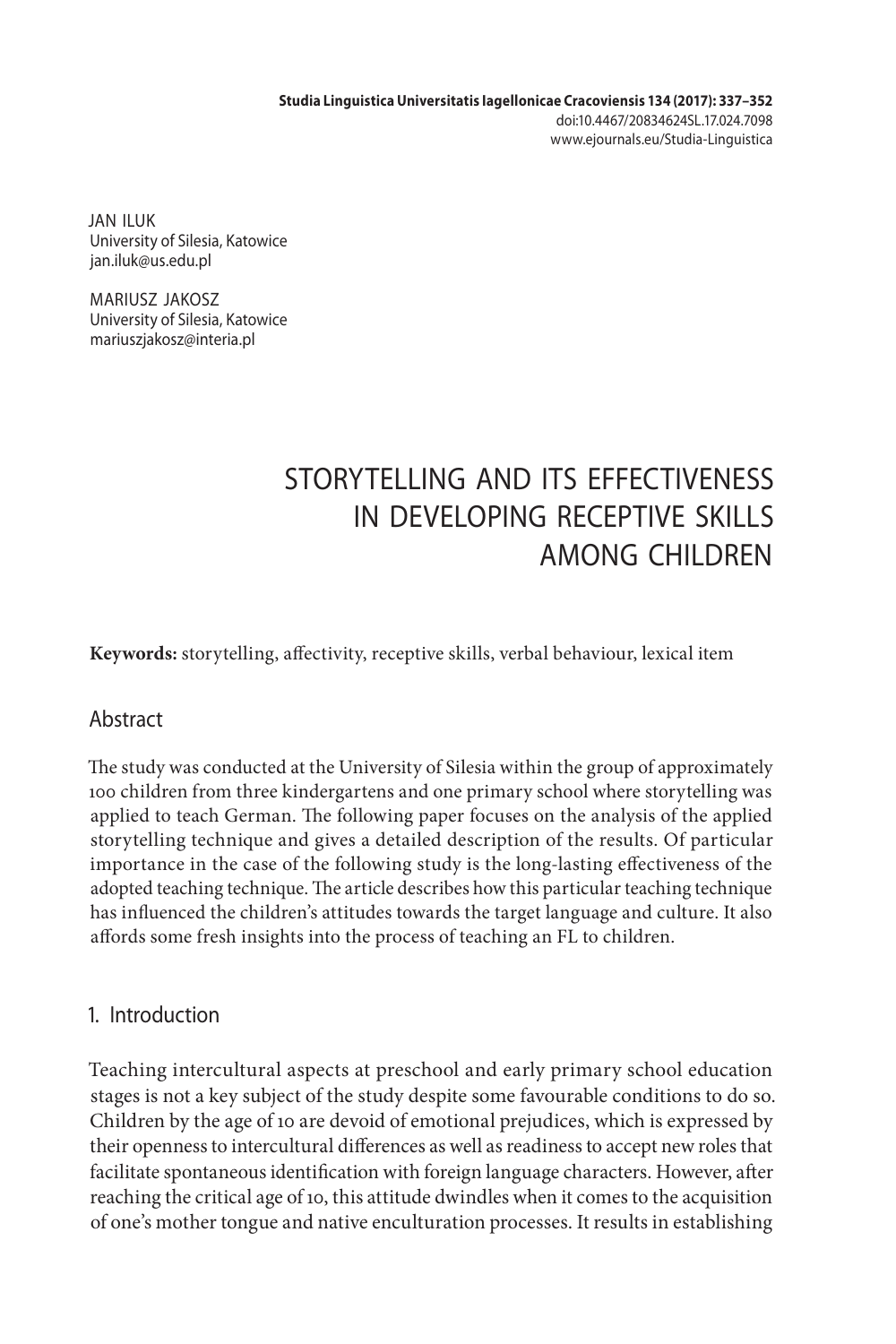both language and cultural habits, and losing openness (see Doyé 1993: 54; Leopold-Mudrack 1998: 40–41, 53).<sup>1</sup> Therefore, it is vital to use, support and maintain those children's abilities which are crucial to successful foreign language learning.

In his article entitled *Wozu lesen wir Geschichten im Fremdsprachenunterricht? Zur Entwicklung von Empathie-, Kooperations- und Urteilsfähigkeit*, Lothar Bredella (2012: 11–12) compiled a few important theses based on the literature:

- we come to the world we did not create and in this world we must learn how to operate; stories are here to guide us;
- stories enable us to safely come to know new worlds and take actions;
- people need stories in order to understand their environment;
- it is not about understanding the characters in fairy tales but about understanding people in the real world;
- stories allow children to come into contact with people of different cultures and from different periods of time.

The above statements suggest that everyday stories and fairy tales help to create one's own cultural image of the world. If the stories and their educational roles are understood in the above sense, considerable significance should be attached to them and their contribution to the development of intercultural communication. It is because the stories told in a foreign language help to effectively expand an individual image of the world. According to Bliesener (1998: 15), intercultural teaching involves an insight into every man's inextricable bond with their own culture and their values, understanding of the target culture, recognizing it as equal to one's own culture, and also the ability to notice some common traits between them. These goals are attainable through the stories presented in a foreign language which appeal to children and engage them both emotionally and aesthetically. They allow children to recognize certain links with their everyday life, develop their empathy towards positive characters from a different world, and experience a foreign language atmosphere in which these stories are presented. The emotions that appear when listening to stories provide access to the foreign language and its culture, performing in particular its motivating function at the same time. The relations between emotions and foreign language teaching are to be proved by presenting and commenting on the results of the diagnostic study.

The aim of the applied form of teaching is to familiarize children with a foreign language by telling them moving stories. The usefulness of narrative texts in foreign language teaching results from the following facts:

- 1. Narrative thinking is an innate ability.
- 2. Narrative texts encourage children to think and behave in an empathetic way.
- 3. Narrative texts release positive emotions among children, which boosts the right brain hemisphere and episodic memory, and allows them to effectively use natural abilities to acquire a language.<sup>2</sup>

<sup>1</sup> Some studies suggest the highest level of prejudice can be observed among nine-year-old children. For further information see Leopold-Mudrack (1998: 53) and Kubanek (2006: 72–74).

<sup>&</sup>lt;sup>2</sup> For further information see Iluk (2006).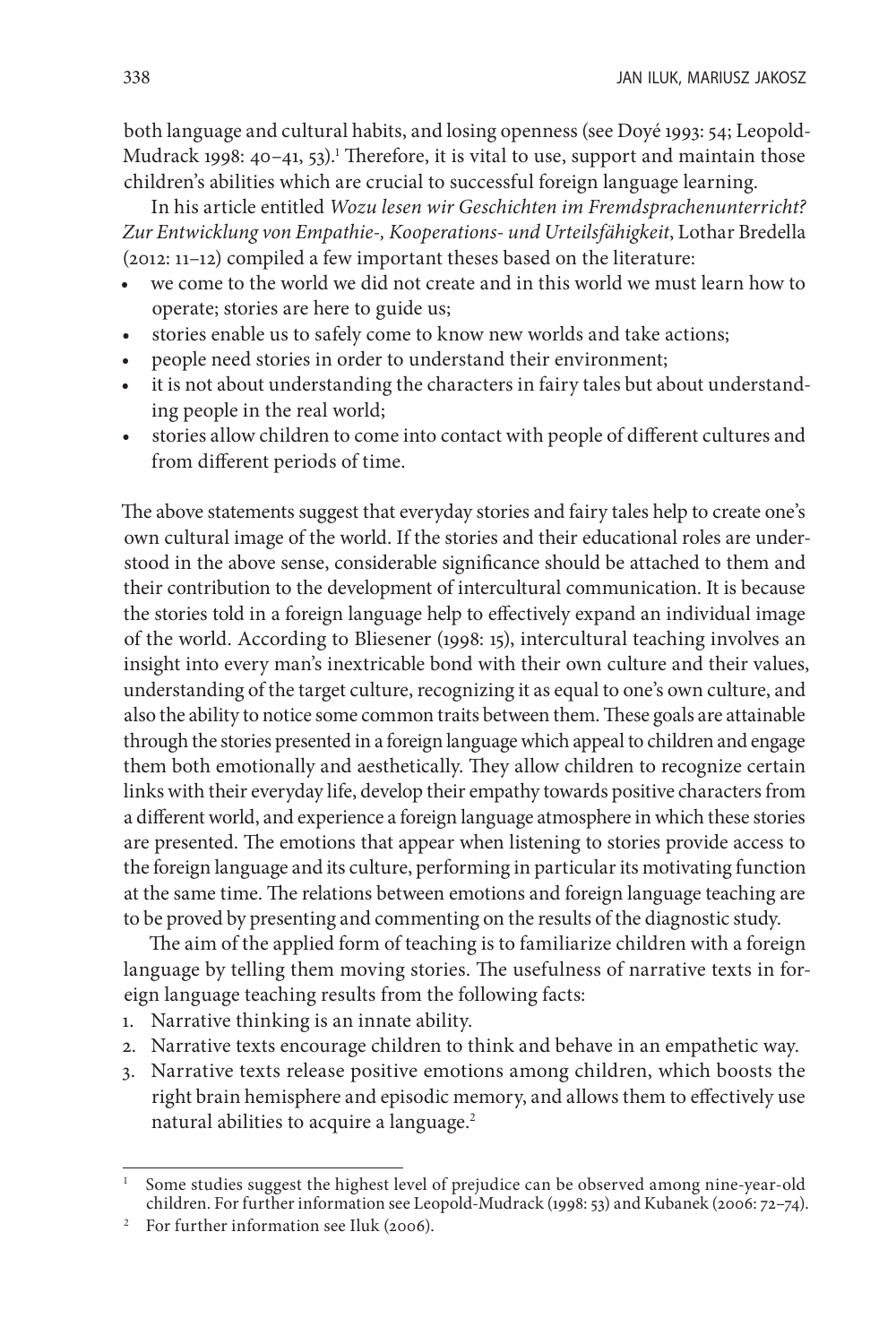Another vital element of the teaching technique is the lack of compulsion to speak reproductively (imitatively) which usually occurs during traditional language courses for children where the immediate reproduction of the language material serves to revise and internalize it.

Our courses provided children with an opportunity to observe the use of the language in clear contexts for a longer period of time, accompanied by extra linguistic activities involving the connection of language learning with non-verbal activity. Movement activities correlated with the content of the stories and were meant to be clear and intelligible to children, while their performance was supposed to be enjoyable (see Piepho 2002: 20–23; Iluk 2006; Iluk 2012b; Iluk 2015b: 28–34).

## 2. Aim of the study

A series of language courses was organized in three kindergartens and one primary school where German as a foreign language was taught according to the principles of storytelling. It was a part of the study project funded by the Polish Ministry of Science and Higher Education and carried out under the auspices of the Institute of German Philology at the University of Silesia.<sup>3</sup> 95 children (65 kindergarten pupils and 30 primary school pupils) participated in the project. The courses lasted for only one semester (from February 16 until June 20, 2015) due to limited time of the project and the organization of the school and academic years. The classes were conducted by 11 postgraduate students of teaching specialization. They were aided by 5 tutors and one coordinator in the scope of methodology, preparation of the programme, visual materials and teaching.

## 3. Scheme of the study

The course was comprised of 38 lessons in each group of children. The classes were held twice a week. In the kindergarten groups, the time span was shorter due to the lower concentration level among children of that particular age. All groups were presented with 5 narrative texts altogether:

- *The enormous turnip* (*Rübenziehen*),
- *The very hungry caterpillar* (*Die kleine Raupe Nimmersatt*),
- *In the dark, dark woods* (*In einem dunklen, dunklen Wald*),
- *Kim and the Little Witch* (*Kim und eine kleine Hexe*),
- *The three little pigs* (*Die drei kleinen Schweinchen*).

These fairy tales were selected according to some definite criteria (in view of their high lexical redundancy, repetitive fragments of the text and possibilities of content animation). They were also properly adapted and simplified in terms of the

The complete project was published in Iluk (2015a).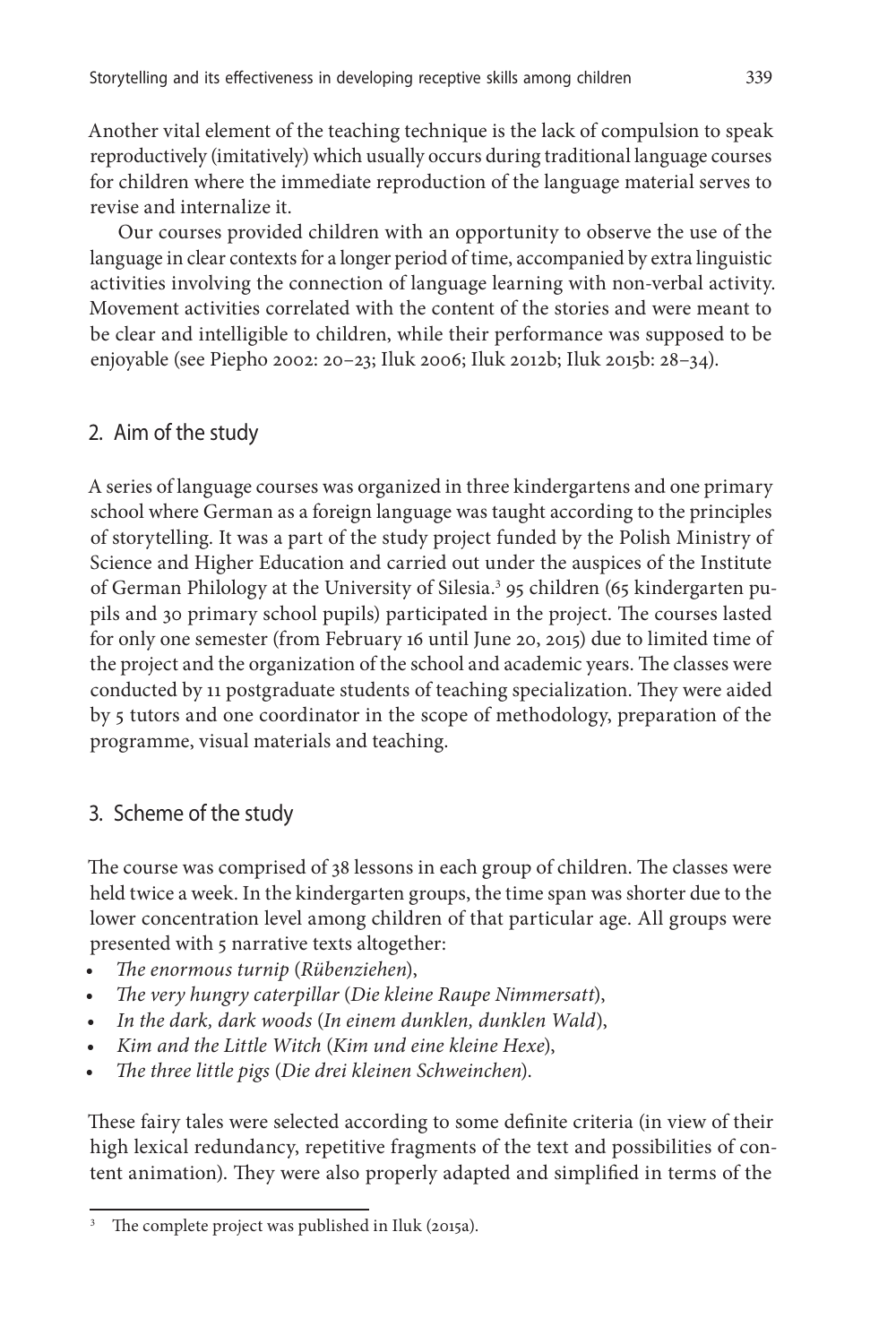language. However, it is worth noticing that excessive simplification of the text when it comes to its level of complexity leads to counterproductivity, and, as our experience shows, children wish to be cognitively and emotionally challenged when listening to the text.

Working with every fairy-tale text took 5 lesson units. The content of the text (fairy tale) was presented by means of a puppet or suitable props. Appropriate images, including pictures, worksheets, facial expressions and gestures were helping children to guess the meaning of the utterances, new words and expressions, both in the foreign language and in their native language. Before the story was presented, the children could anticipate its content by naming or guessing the following:

- characters;
- the most essential objects and their properties;
- the most important actions;
- place, time of action and ways of performing the activities (see Iluk 2012a: 68–69).

What could be noticed when narrating the story for the second time was the children's direct involvement in the animation of the story content. Gradual involvement in narrating the story, either in the form of character animation or through repetition of permanent fragments of the text, brought them joy, which led to maintaining positive emotions and increasing their motivation and attention.

In order to establish the effectiveness of the language course, each child took tests for comprehension. The evaluation was meant to answer the following study questions:

- 1. Are children able to achieve relatively high and stable level of receptive skills (measured by the number of words and sentences)?
- 2. Do children taught with the storytelling technique understand longer utterances in a foreign language and correctly decode more complex grammatical structures?
- 3. Does the prolonged apperception phase (so-called incubation period) positively affect the effectiveness of language acquisition?
- 4. Is the teaching technique more effective than traditional teaching techniques which are based on the linear presentation of the teaching content and reproductive speaking?
- 5. In what way does the applied technique affect children's attitudes towards a different world and a target language?

## 4. Data collection tools

The assessment of receptive skills among children was conducted twice: the first time at the end of the course in June, and at the end of September. It was the unexpectedly good test results of the first one that spurred the latter, which had not been planned before in the study programme. The September evaluation was intended to establish a long-term effect of the storytelling technique since no such results had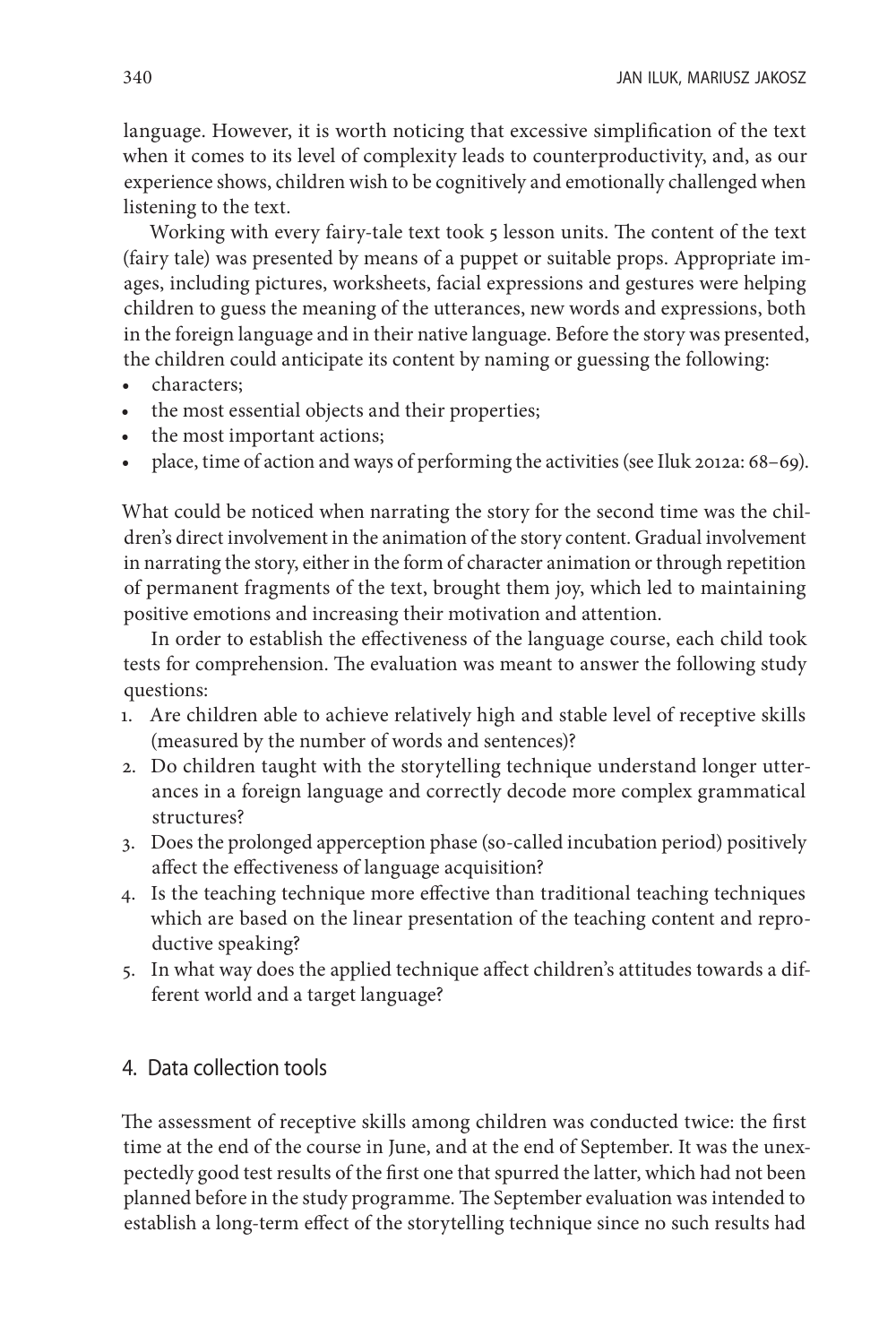been published before. To achieve this, we used the same testing material. The first evaluation embraced 67 children, including 43 five- and six-year-olds and 24 eightand nine-year-olds. In September, 54 children (35 kindergarten pupils and 19 primary school pupils) could take part in the test. The differences between the number of test takers are the result of the fact that not all of them were present during the test. Some of them began their school education and they could not be reached after the summer holiday period.

## 5. Course of the study

The data collection tools measuring the effectiveness of teaching were supposed to arouse interest among children and ensure their satisfaction and congenial atmosphere during the test. In the first part of the test, the children were presented with a string of pictures (15 strings for kindergarten pupils and 18 strings for primary school pupils); each string consisted of 4 different illustrations.<sup>4</sup> The participants were expected to assign the spoken sentences to an appropriate illustration which precisely conveyed the meaning of the sentence.5 Correct identification of the picture indicated that the sentence was understood properly. It should be pointed out that the sentences were of various length and formal structure, which required a high degree of receptive skills and concentration. The test included simple affirmative, imperative and co-ordinate clauses, and occasionally subordinate clauses.



*The wolf huffs, and he puffs, and he blows the house of wood down. (Der Wolf hustet und pustet und pustet das Haus aus Holz zusammen.)*



*And in that dark, dark room, there is a dark, dark cupboard. (In einem dunklen, dunklen Zimmer ist ein dunkles, dunkles Schränkchen.)*

<sup>5</sup> All of the illustrations that appear in the article have been used by kind permission of the author who also performed her role of a tutor in the study. They come from Gładysz (2015).

In view of different levels of cognitive maturity among kindergarten and primary school children, the texts differed in terms of length and language input. It involved three more sequences of pictures that primary school children were given during the test.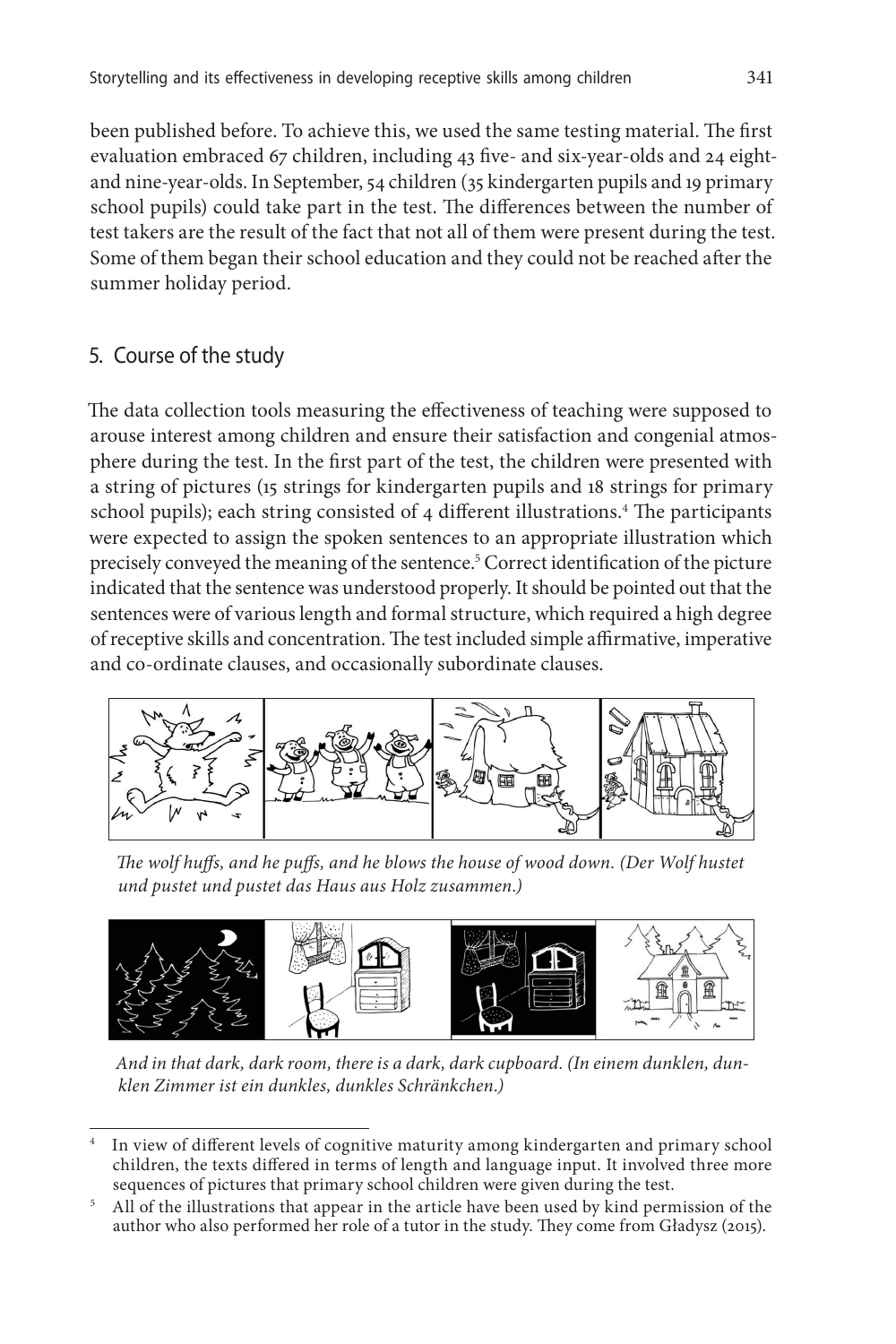

*Abracadabra, hey, hey, hey, now I wish your eyes away! (Abrakadabra, hey, hey, hey, und jetzt sind deine Augen weg!)*

In the second part of the test, the children were asked to respond to requests and instructions to the activities given by the teacher, or to mime them. This particular form was chosen to make them unaware of the fact that they were being tested, and also to check their comprehension of typical instructions.

| Take the card with the                            | Point at the card with the      | Point at your ears!            |  |  |
|---------------------------------------------------|---------------------------------|--------------------------------|--|--|
| picture of an onion!                              | three potatoes!                 | (Zeig auf deine Ohren!)        |  |  |
| (Nimm das Kärtchen mit                            | (Zeig mir das Kärtchen mit      | Point at something red!        |  |  |
| einer Zwiebel!)                                   | drei Kartoffeln!)               | (Zeig auf etwas, was rot ist!) |  |  |
| Laugh out loud!                                   | Sit on the carpet!              | Run towards the wardrobe!      |  |  |
| (Lache laut!)                                     | (Setz dich auf den Teppich!)    | (Lauf zum Schrank!)            |  |  |
| Jump on one leg towards                           | Come to the CD player!          | Wave your hand!                |  |  |
| the door!                                         | (Geh zum CD-Player!)            | (Winke mit deiner Hand!)       |  |  |
| (Spring auf einem Bein                            | Point at your nose!             | Close your eyes!               |  |  |
| $zur$ Tür!)                                       | (Zeig auf deine Nase!)          | (Mach deine Augen zu!)         |  |  |
| Sit on the chair!<br>(Setz dich auf einen Stuhl!) | Turn around!<br>(Dreh dich um!) |                                |  |  |
| Clap your hands!<br>(Klatsch in deine Hände!)     |                                 |                                |  |  |

Table 1. Examples of sentences from the second part of the test: responding to a request or instruction

Another part of the test required children to match the sentence they had just heard to the right picture. The true/false statements were in the form of riddles. The children were willing to take part in such activities as they required concentration and cleverness.



Picture 1. Examples of sentences from the first part of the test: proper picture identification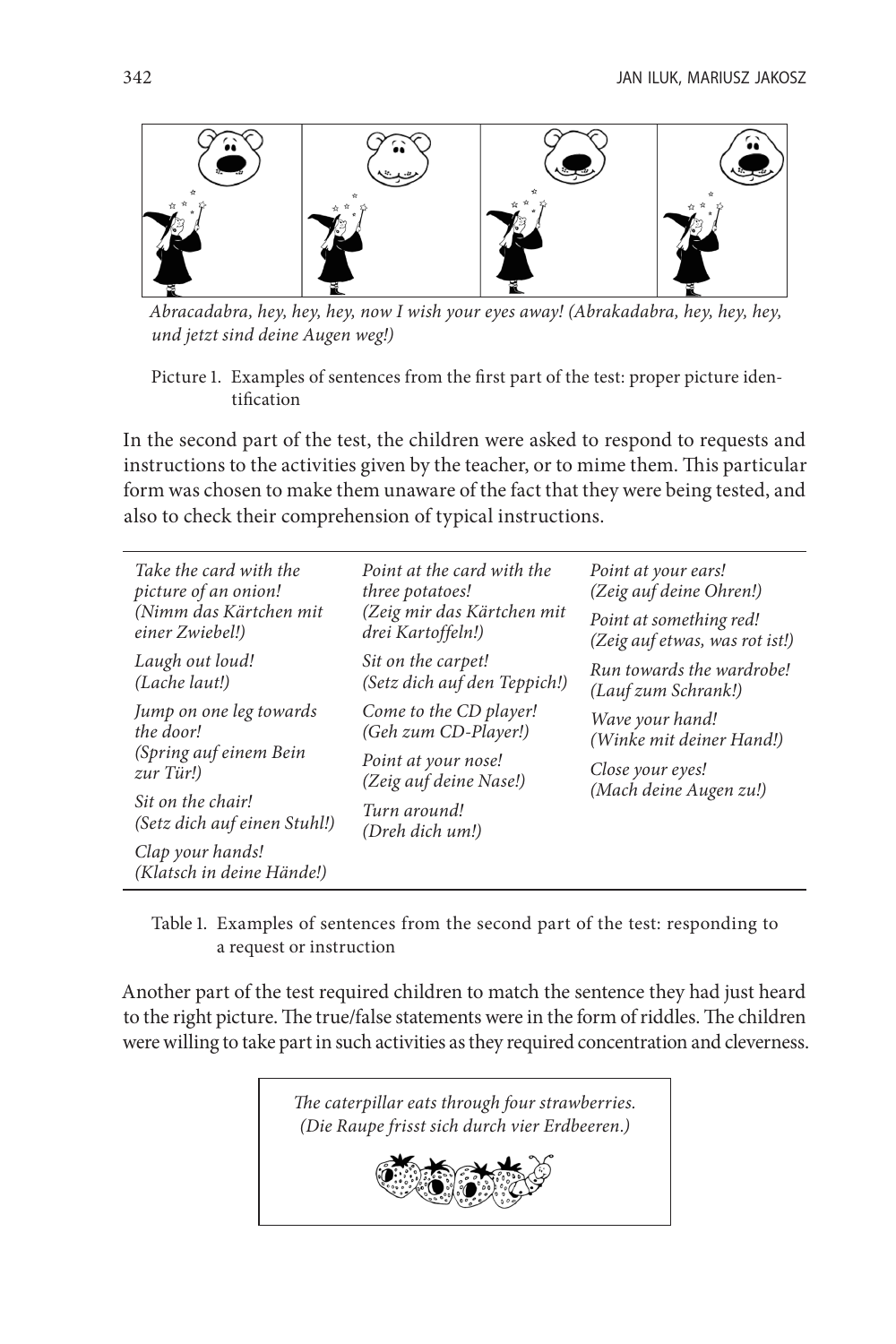

Picture 2. Examples of sentences from the third part of the test: true/false state-

ments

The testing material contained 122 lexical items in all, including 46 nouns, 32 verbs, 19 adjectives, adverbs and numerals, 15 prepositional phrases (in the form of adverbials of place), 7 prepositions, 2 pronouns and 1 negation. The above items are listed in Table 2 (see Wowro 2015: 83–84).

The table clearly shows that the children were presented not only with the great number of vocabulary items but also the vocabulary that was formally and semantically varied. It included both regular and irregular verbs, separable and inseparable verbs, reflexive and impersonal verbs as well as qualitative and relative adjectives which provide more varied description of objects, people and their actions. Owing to a relatively large number of verbs, the children could become acquainted with the language not only in elementary speech acts that name people, objects and their features, but also in various interactions of everyday life which prove to be significant in terms of communication.<sup>6</sup>

Extensive language material and language immersion leave the learner with a short impression of being totally immersed in a foreign language, which motivates the learner to think about his own process of comprehension. In that way, the learner arrives at a conclusion that his knowledge of the world, combined with the language means and teaching aids, is sufficient to decode the message in a foreign language (Kubanek-German 1993: 52).

<sup>6</sup> The study conducted by Nauwerck (2012: 121) reveals that performing speech acts to name the themes of pictures or facts (e.g. *What is this? It's a dog*.) does not develop communicative competence in the long run.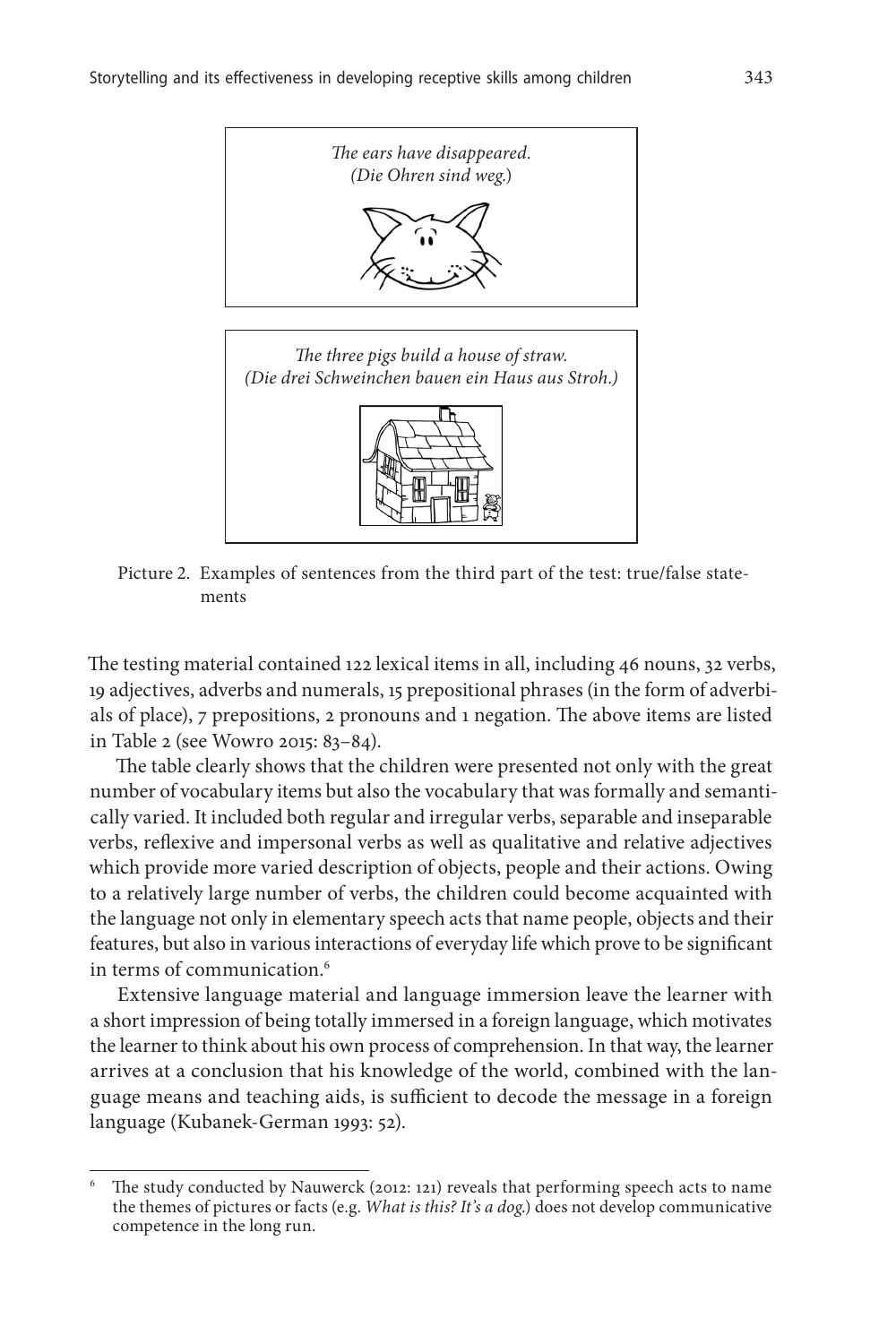| <b>NOUNS</b> | other<br>materials<br>names of<br>names of objects<br>names of body<br>parts | das Zimmer<br>der Garten,<br>der Weg,<br>das Stroh,<br>das Holz<br>das Schränkchen,<br>die Schachtel,<br>der Teppich,<br>der Schrank<br>die Treppe,<br>der Tisch,<br>der Stuhl,<br>das Haus,<br>das Regal,<br>der Flur<br>die Tür,<br>der Mund,<br>die Augen,<br>die Hände,<br>die Ohren,<br>das Knie,<br>die Nase,<br>das Bein,<br>der Fuß | <b>VERBS</b> | impersonal verbs<br>reflexive verbs<br>modal verbs | $es$ $gibt$<br>sich umdrehen<br>sich setzen,<br>$k\ddot{o}$ nnen             |
|--------------|------------------------------------------------------------------------------|---------------------------------------------------------------------------------------------------------------------------------------------------------------------------------------------------------------------------------------------------------------------------------------------------------------------------------------------|--------------|----------------------------------------------------|------------------------------------------------------------------------------|
|              | names of fruits,<br>vegetables,<br>groceries                                 | der Schokoladen-<br>die Erdbeeren,<br>die Pflaume,<br>die Kartoffel,<br>die Banane,<br>die Zwiebel,<br>die Birne,<br>die Rübe,<br>kuchen                                                                                                                                                                                                    |              | separable verbs                                    | zusammenpusten,<br>sich umdrehen,<br>herausziehen,<br>aufstehen,<br>zumachen |
|              | characters<br>names of                                                       | das Monster,<br>der Drache,<br>der Enkel,<br>der Geist,<br>die Oma,<br>der Opa,<br>die Hexe                                                                                                                                                                                                                                                 |              | irregular verbs                                    | springen,<br>riechen,<br>ziehen,<br>fressen,<br>haben,<br>gehen,<br>sein,    |
|              | mals and plants<br>names of ani-                                             | der Schmetterling<br>das Schweinchen,<br>die Raupe,<br>der Baum,<br>der Hund,<br>die Katze,<br>der Wolf,                                                                                                                                                                                                                                    |              | regular verbs                                      | klatschen,<br>zaubern,<br>klopfen,<br>pusten,<br>bauen,<br>zeigen,<br>hören, |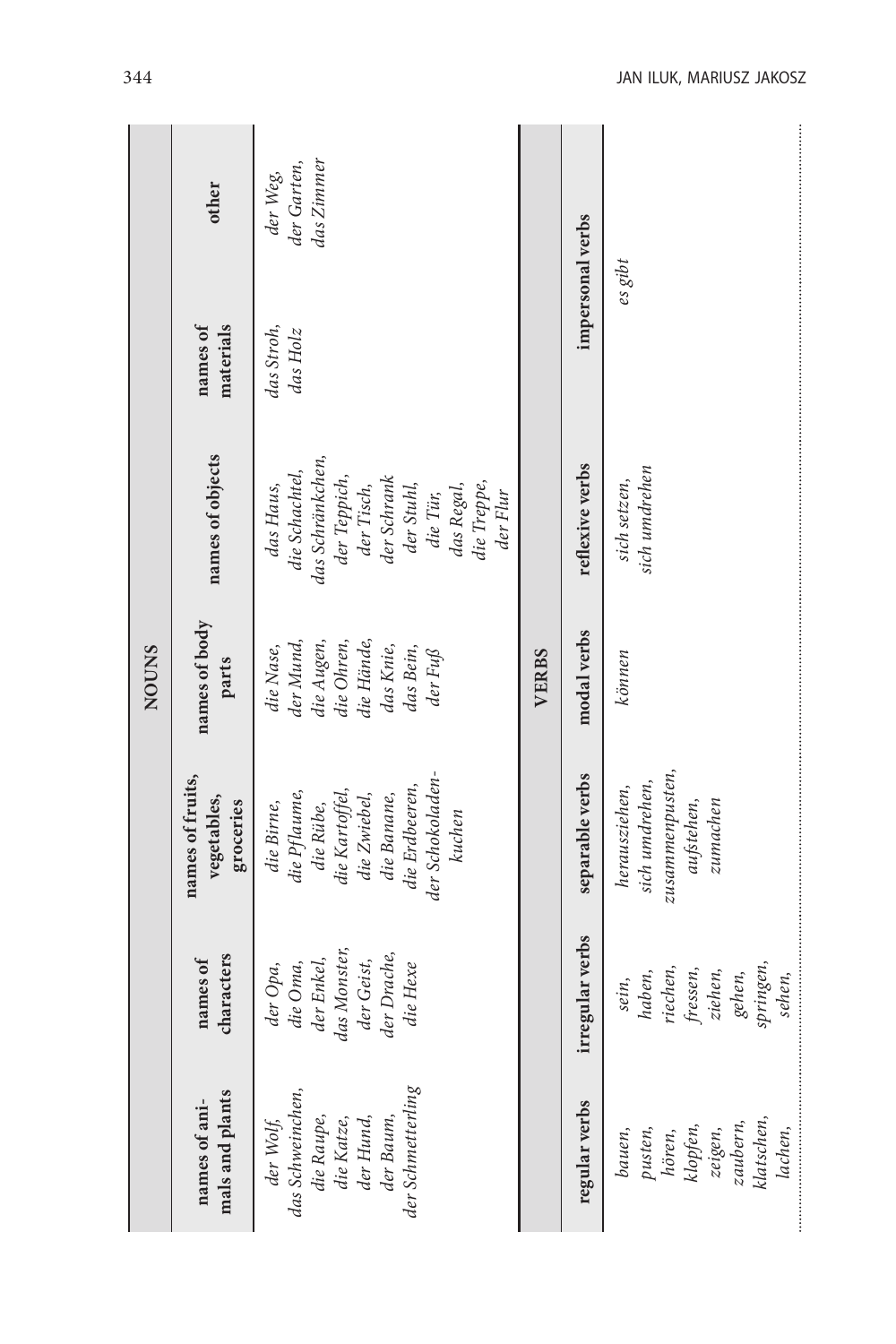|                               |                                                        |                 | <b>VERBS</b>                      |                                                                                                                                                                                                                                               |                  |
|-------------------------------|--------------------------------------------------------|-----------------|-----------------------------------|-----------------------------------------------------------------------------------------------------------------------------------------------------------------------------------------------------------------------------------------------|------------------|
| regular verbs                 | irregular verbs                                        | separable verbs | modal verbs                       | reflexive verbs                                                                                                                                                                                                                               | impersonal verbs |
| winken,<br>platzen<br>nicken, | schließen,<br>kommen,<br>laufen,<br>nehmen             |                 |                                   |                                                                                                                                                                                                                                               |                  |
|                               |                                                        |                 | ADJECTIVES/ADVERBS/NUMERALS/OTHER |                                                                                                                                                                                                                                               |                  |
|                               |                                                        |                 |                                   | dunkel, hell, groß, klein, rot, gelb, grün, klein, zwei, drei, fünf, hungrig, satt, traurig, laut, viel, weg, jetzt, heraus                                                                                                                   |                  |
|                               |                                                        |                 | PREPOSITIONAL PHRASES             |                                                                                                                                                                                                                                               |                  |
|                               |                                                        |                 |                                   | durch drei Pflaumen, durch zwei Birnen, an die Tür, auf den Stuhl, zum Schrank, auf die Ohren, auf die Nase, in die Hände, auf einem Baum,<br>zur Tür, zum CD-Player, ein Haus aus Stroh/Holz, mit drei Kartoffeln, zum Schrank, mit der Nase |                  |
|                               |                                                        |                 | <b>PREPOSITIONS</b>               |                                                                                                                                                                                                                                               |                  |
|                               |                                                        |                 | durch, auf, in, aus, an, mit, zu  |                                                                                                                                                                                                                                               |                  |
|                               |                                                        |                 | <b>PRONOUNS</b>                   |                                                                                                                                                                                                                                               |                  |
|                               |                                                        |                 | dein, mein                        |                                                                                                                                                                                                                                               |                  |
|                               |                                                        |                 | NEGATIONS                         |                                                                                                                                                                                                                                               |                  |
|                               |                                                        |                 | nicht mehr                        |                                                                                                                                                                                                                                               |                  |
|                               | Table 2. The juxtaposition of the tested lexical items |                 |                                   |                                                                                                                                                                                                                                               |                  |

Storytelling and its effectiveness in developing receptive skills among children 345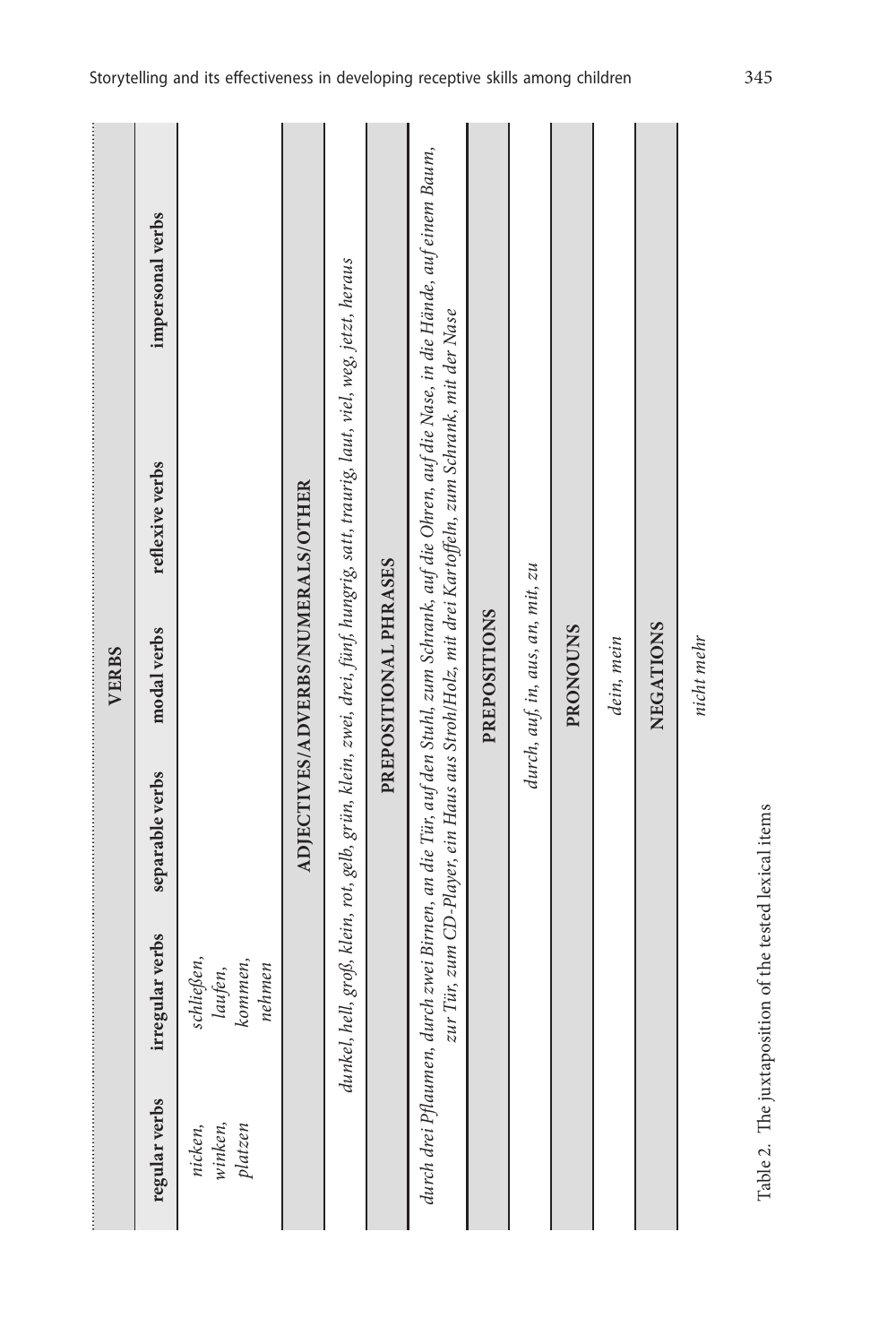# 6. Presentation of study results

Further in the article, we intend to present and analyze the results achieved by kindergarten and primary school children in both tests that measured the effectiveness of the use of storytelling.

|                                                                                        |                                                            | KINDERGARTEN                    |                                          |                                                     |                                 |                                          |
|----------------------------------------------------------------------------------------|------------------------------------------------------------|---------------------------------|------------------------------------------|-----------------------------------------------------|---------------------------------|------------------------------------------|
|                                                                                        |                                                            | June 2015                       |                                          |                                                     | September 2015                  |                                          |
| Task                                                                                   | Maximum num-<br>ber of points<br>$\left($ items $\times N$ | of points<br>achieved<br>Number | tive skills<br>Level of<br>recep-<br>(%) | Maximum num-<br>ber of points<br>$(items \times N)$ | of points<br>achieved<br>Number | tive skills<br>Level of<br>recep-<br>(%) |
| Proper picture<br>identification                                                       | 645<br>$15 \times 43 =$                                    | 368                             | 57                                       | 525<br>$\mathbf{I}$<br>$15 \times 35$               | 208                             | 40                                       |
| Responding to request or<br>instruction                                                | 215<br>$\mathbf{  }$<br>$5 \times 43$                      | 115                             | 54                                       | 175<br>$\mathbf{  }$<br>$5 \times 35$               | 62                              | 35                                       |
| True/false statements                                                                  | 215<br>$\parallel$<br>$5 \times 43$                        | 139                             | 64                                       | 175<br>$5 \times 35 =$                              | 104                             | 59                                       |
| Level of receptive skills<br>(all tasks)                                               | $= 1075$<br>$25 \times 43$                                 | 592                             | 55                                       | 875<br>$\mathbf{  }$<br>$25 \times 35$              | 374                             | 43                                       |
|                                                                                        |                                                            | PRIMARY SCHOOL                  |                                          |                                                     |                                 |                                          |
| Proper picture<br>identification                                                       | 432<br>$18 \times 24 =$                                    | 298                             | 69                                       | 342<br>$18 \times 19 =$                             | 239                             | $\approx$                                |
| Responding to request or<br>instruction                                                | 120<br>$5 \times 24 =$                                     | 78                              | 65                                       | 95<br>$\mathsf{I}$<br>$5 \times 19$                 | 52                              | 55                                       |
| True/false statements                                                                  | 120<br>$\overline{\mathbf{I}}$<br>$5 \times 24$            | 86                              | $\overline{\mathbf{r}}$                  | 95<br>$\mathbf{I}$<br>$5 \times 19$                 | 57                              | 54                                       |
| Level of receptive skills<br>(all tasks)                                               | 672<br>$28 \times 24 =$                                    | 462                             | 69                                       | 532<br>$28 \times 19 =$                             | 342                             | 64                                       |
| Table 3. The overall test results achieved by kindergarten and primary school children |                                                            |                                 |                                          |                                                     |                                 |                                          |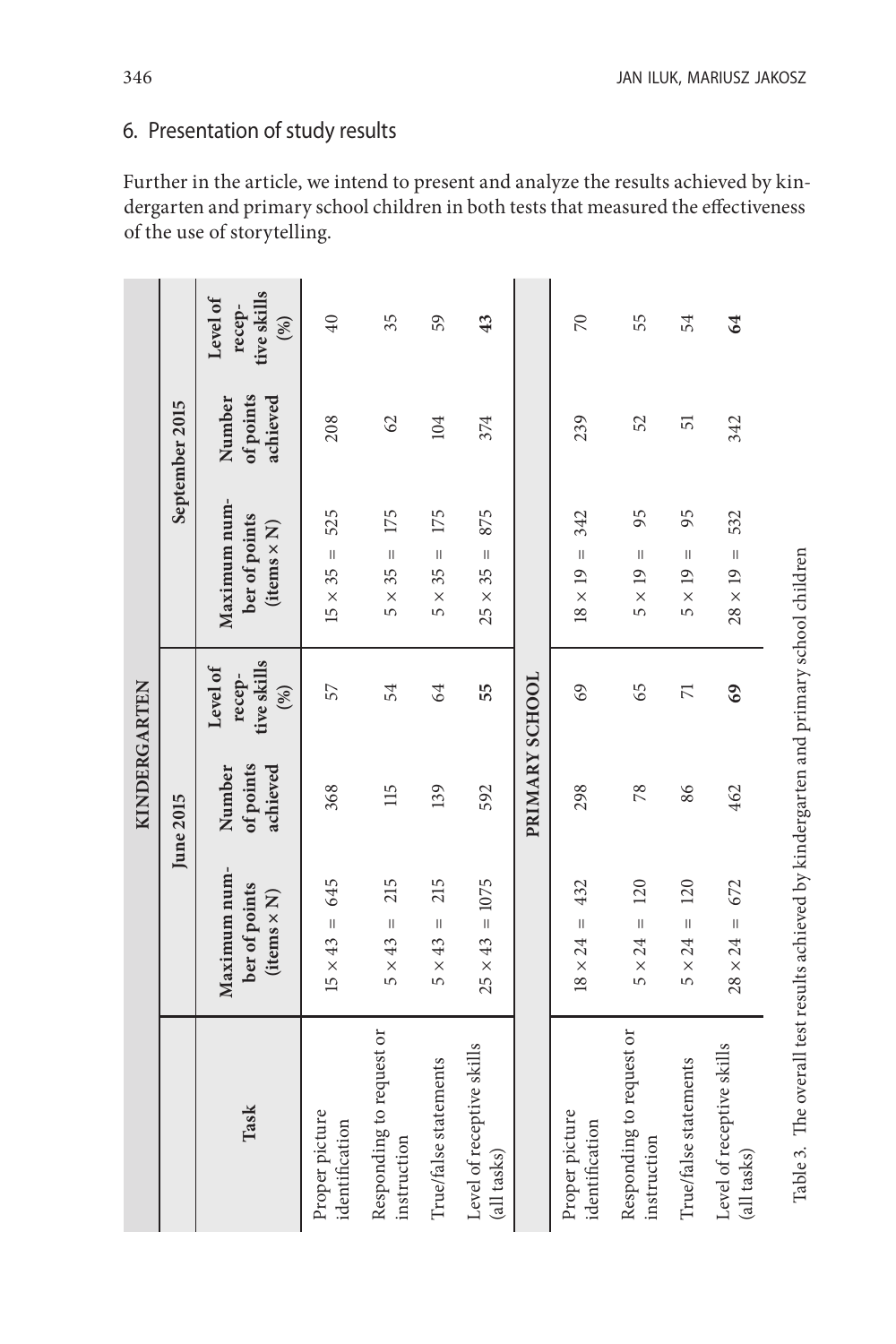

The results obtained are shown in the following bar charts:





Figure 2. Results obtained in primary school in June and September 2015

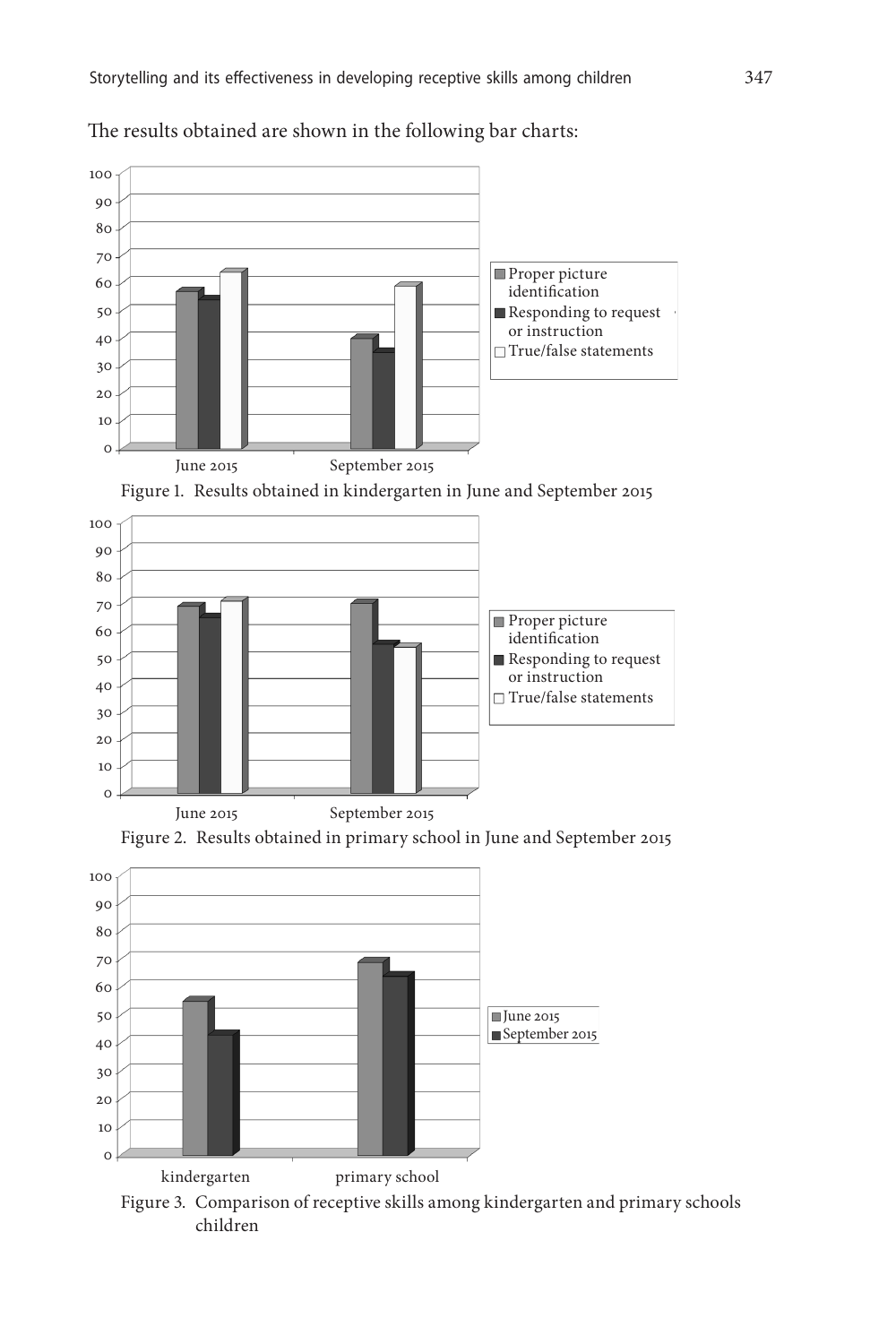The results obtained in both groups confirm high effectiveness of the applied teaching technique in teaching and learning. The kindergarten pupils correctly performed the test tasks in June and September, achieving an average result of 55% and 43% respectively, whereas the primary school children averaged out at 69% and 64% respectively in terms of receptive skills. The test repeated three months later confirmed the longlasting effect of the applied teaching technique. High effectiveness of the receptive skills (listening comprehension) results from the fact that the language material (input) was delivered, taught and revised in meaningful and motivating contexts.

#### 7. Interpretation of study results

The content presented to the children proved interesting and essential, which facilitated more detailed processing of information without unnecessary cognitive effort. Language learning was firmly tied with movement activities which contribute to the increase of concentration and have a positive influence on language processing (see Ratey, Hagerman 2009: 99).7 High effectiveness of learning creates a realistic opportunity to achieve sufficient scope of lexical items or linguistic experience in a short period of time, which is indispensable for further, faster and more effective process of language acquisition (see Bleyhl 2000: 16; Iluk 2012b: 156).

Gradual forgetting is the reason for slightly smaller percentage value within the receptive skills, measured after the three months when the children were not exposed to the language. Deviations in the results between the two groups can be explained on the basis of visible differences within their cognitive maturity, memory capacity and other factors. It is worth mentioning that the long-term memory of younger children is only at the initial phase of development.

Surprisingly, the number of corrected responses to requests or instructions fell by 10% – 20% in comparison to those measured in June. A similar tendency can be observed with true/false statements. It probably may be explained by the fact that the language input during the course was insufficiently automated. Specific reasons for the lowered level of receptive skills within this scope require further attention and studies.

The evaluation did not take into account the knowledge of single words or isolated expressions but the comprehension of longer content-rich utterances. The test confirmed that the children were able to understand correctly sentences containing up to 12 words. They found no difficulty in recognizing the appropriate meaning of complex syntactic structures and implicit logical relations. They were able to process cognitively simple and complex syntactic structures of a different number of actants. A similar phenomenon could not be observed among other control groups that were taught as part of another study according to traditional

Experimental study by Hille et al. (2010: 337) reveals that pupils who combined learning vocabulary and movement activities simultaneously were able to recall on average 15 out of 20 words after a period of 13 weeks, whereas the pupils from the control group recalled only 5 words.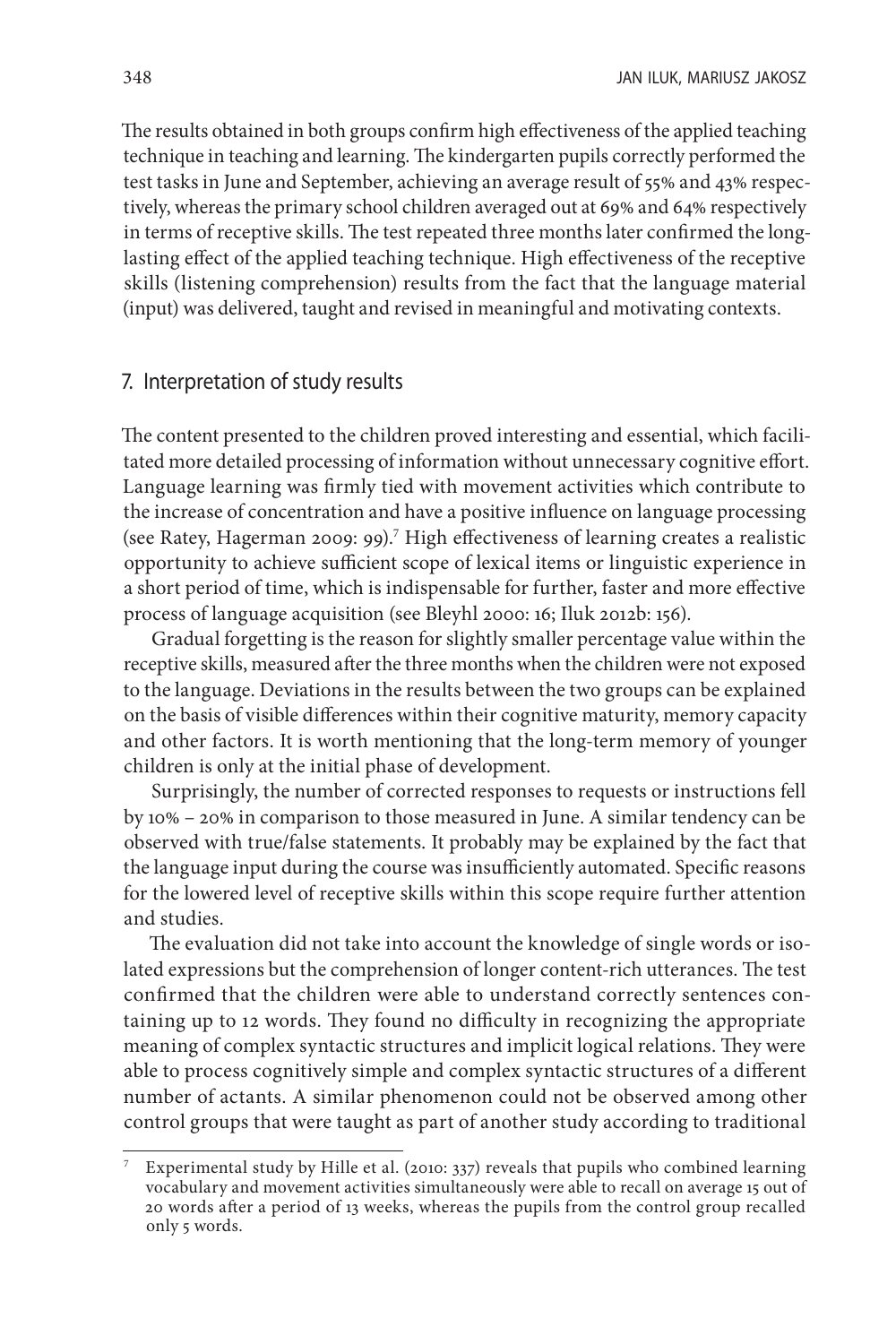grammatical and lexical progression. In this case, learning more complex syntactic structures was impossible due to arbitrarily accepted grammatical progression (see Iluk 2012b: 157).

The results support the positive influence of a prolonged receptive phase on the effectiveness of language acquisition. On the one hand, it creates a sound basis for longer texts which serve better development of comprehension and production. On the other hand, the incubation period enables children to concentrate fully on the content, production, and immediate verification of their own hypotheses referring to the meaning of particular words, sentences and the content of a text. The applied teaching technique helped to take advantage of children's innate receptive skills (see Leopold-Mudrack 1998: 121; Iluk 2012a: 65; Iluk 2012b: 157). Another advantage of the technique is the lack of obligation to produce loud imitation (*silent period*), which allows pupils to set their own pace of learning (see Leopold-Mudrack 1998: 125). The lack of pressure, which would be the result of necessary and immediate reproduction of yet insufficiently internalized foreign structures, had a positive effect on children's readiness to recognize individually the sense of heard utterances as well as on their long-term remembering. This comfort of learning does not exist in so-called traditional early school foreign language teaching. Iluk (2008: 55–56) could state when conducting different experiments that any attempts to force children to speak in a foreign language from the very first lesson ended in failure. Moreover, the children were rapidly losing their interest in not only reproductive (imitative) speaking exercises but the language learning itself. The reasons for a lowered level of motivation to acquire a language lie in them being cognitively overburdened when developing their listening and speaking skills at the initial stage of learning, which is clearly visible by their lowered level of concentration and sensitivity to any distractors (see Iluk 2012a: 73–74). Such problems were not encountered, or at least to a slight degree, among children taught by storytelling.

Even though developing speaking skills and its evaluation were not a target on our courses, some first signs of spontaneous spoken production might have been observed. Productive speaking examples were registered by means of an evaluation sheet. It included the following information: greetings and farewells, introducing oneself, understanding the teacher and following their instructions, naming the toys, colours, singing, animating the stories, recognizing and using the topic vocabulary, apologizing, expressing emotions. The evaluation also embraced children's emotional behaviours towards didactic activities. Table 4 clearly illustrates the children's reactions to the language input (see Wowro 2015: 88).

|                         |           |           | Reached level |      |           |
|-------------------------|-----------|-----------|---------------|------|-----------|
| <b>Type of skill</b>    | excellent | very good | good          | poor | very poor |
| Greetings and farewells |           |           |               |      |           |
| Introducing oneself     |           |           | ٠             |      |           |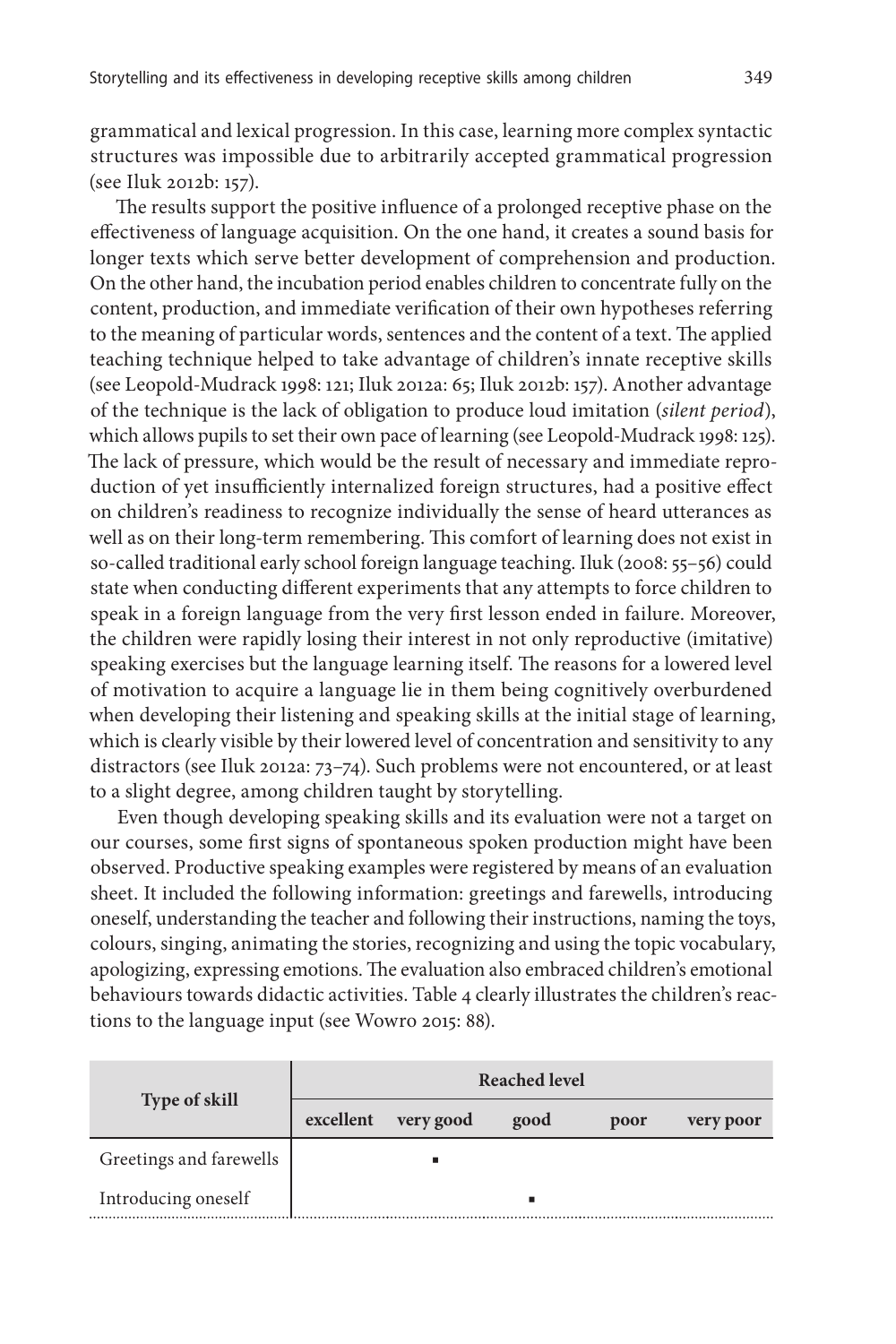| <b>Type of skill</b>                   | <b>Reached level</b> |           |      |      |           |  |
|----------------------------------------|----------------------|-----------|------|------|-----------|--|
|                                        | excellent            | very good | good | poor | very poor |  |
| Understanding what<br>the teacher says |                      | ٠         |      |      |           |  |
| Answering questions                    |                      |           |      | п    |           |  |
| Naming the toys                        |                      |           |      | п    |           |  |
| Naming the colours                     |                      |           | п    |      |           |  |
| Singing songs                          | ٠                    |           |      |      |           |  |

Table 4. The evaluation of skills among kindergarten and primary school pupils

The table indicates that despite the respected silent period, it was specifically the forms of reproductive (imitative) language behaviour that developed within those spheres which were frequently present in typical lesson situations and, therefore, were sufficiently practiced. With the growing level of comprehension, the children spontaneously joined the narration and admitted taking great joy in spontaneous participation through repetition of fixed text fragments.

The findings point to the conclusion that storytelling constitutes a specially effective teaching technique. Unlike in the case of the traditional forms, which are based on very limited language input and intensive imitation, the teaching techniques in the adopted forms create even more favourable conditions for the activation of innate processes of language acquisition. It also allows for more cognitive development of children. As Iluk (2012b: 157) puts it, the more favourable conditions for language learning are ensured by the following benefits of storytelling which:

- exposes children to more interesting and content-rich teaching material which contains a wide range of vocabulary;
- presents the language material in meaningful and compelling contexts;
- enables listening to and guessing new vocabulary in clear situations;
- enables holistic (intuitive) registering of the new language content, i.e. firstly children are taught to understand the information and intentions they have heard and not single vocabulary items or grammatical structures;
- develops logical thinking among children through the interpretation of series of events or the cause-and-effect relationship;
- boosts both hemispheres as well as both systems of remembering (declarative: for new vocabulary, and procedural: for events, routine behaviours and emotional experiences);
- enables categorizing the input into already internalized knowledge on the basis of hypotheses; information is ordered as a whole, which enables deeper and more lasting input processing;
- creates authentic instances of communication appreciated by children;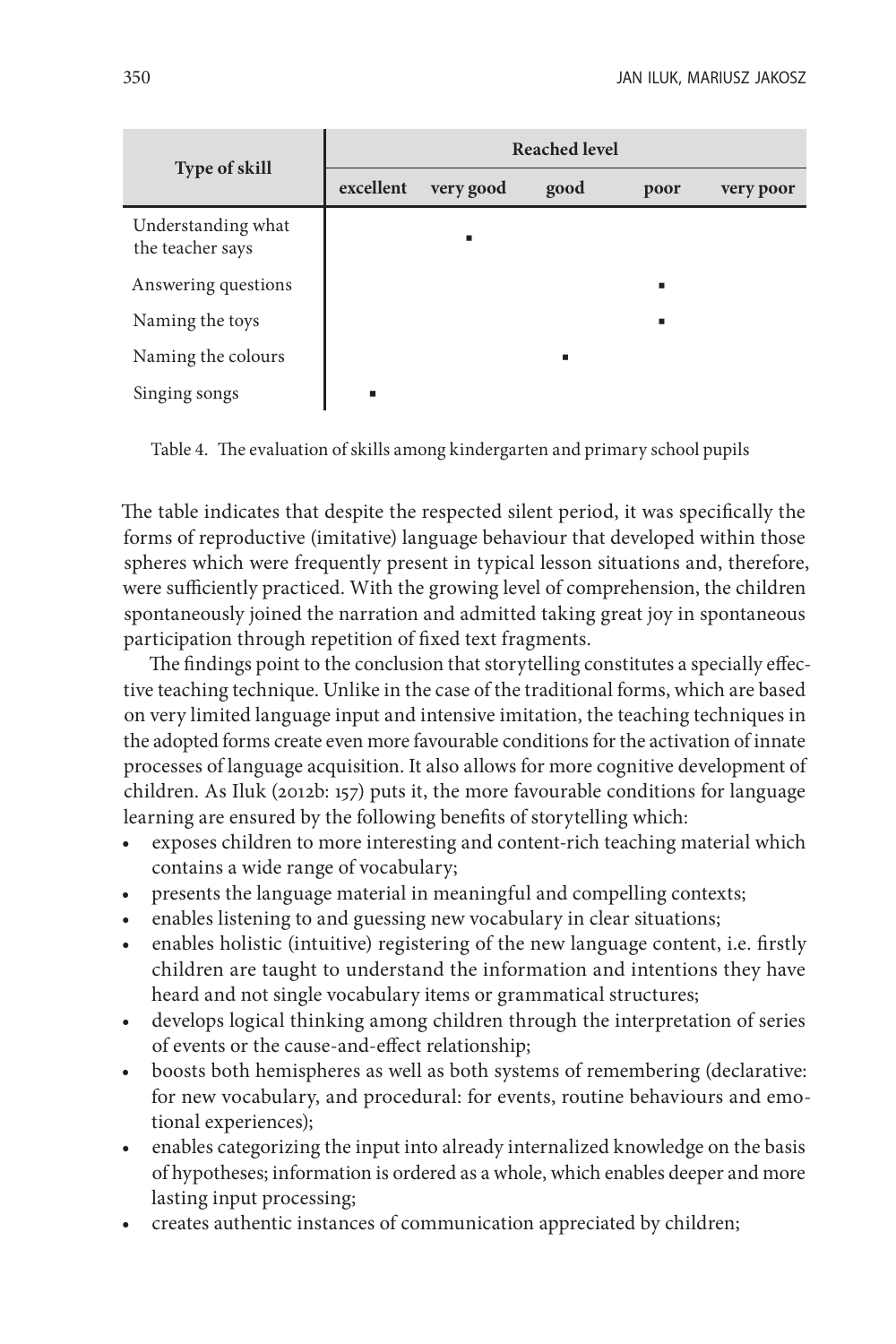- releases positive emotions and triggers real joy of learning, which raises the level of motivation and attention, facilitates remembering and develops creativity;
- allows for a prolonged receptive period in which children are given a real opportunity to focus on the content, formulate and verify hypothesis, and guess;
- through the reduced pace of speaking, the way of speaking (intonation, rhythm), and the clear division of words and syllables, it creates better conditions for mental processing of unknown sounds, patterns and language rules, which results in more correct pronunciation, intonation or grammatical forms of utterances;
- contributes to rapid learning progress and real success in learning, which in turn encourages noticeable growth of inner motivation among children.

## 8. Conclusions

The study proved that it is possible to pursue intercultural goals thanks to openness to the world, so typical of children. All the children revealed clearly positive attitudes towards the foreign language and culture. Foreign language classes which are run in a pleasant atmosphere and create conditions to achieve success in learning, but also enable regular participation in the culture of the taught language through storytelling, lead to constant readiness to continue foreign language learning. It is supported by those children who expressed their willingness to learn the same language the following year, which is an exception in the case of traditionally run language classes during which pupils frequently become easily bored and find classes monotonous. Children's requests were approached seriously by the authorities of one of the kindergartens who decided to, despite the common predominance of the English language, introduce regular German classes taught according to the principles of storytelling, starting from the following school year.

#### References

- Bleyhl W. (ed.). 2000. *Fremdsprachen in der Grundschule. Geschichten erzählen im Anfangsunterricht. Storytelling*. Hannover.
- Bliesener U. 1998. Warum Frühbeginn? Bliesener U., Edelenbos P. (eds.). *Früher Fremdsprachenunterricht: Begründungen und Praxis*. Leipzig: 8–19.
- Bredella L. 2012. Wozu lesen wir Geschichten im Fremdsprachenunterricht? Zur Entwicklung von Empathie-, Kooperations- und Urteilsfähigkeit. – *Zeitschrift für Fremdsprachenforschung* 23.1: 3–31.
- Doyé P. 1993. Fremdsprachenerziehung in der Grundschule. *Zeitschrift für Fremdsprachenforschung* 4.1: 48–90.
- Gładysz J. (in cooperation with K. Sowa). 2015. *Erzählen von Geschichten. Bajki i opowiadania do nauki języka niemieckiego dla dzieci w wieku przedszkolnym i szkolnym.* Żory.
- Hille K. et al. 2010. Szenisches Lernen im Fremdsprachenunterricht die Evaluation eines Schulversuchs. – *Diskurs Kindheits- und Jugendforschung* 5.3: 337–350.
- Iluk J. 2006. *Jak uczyć małe dzieci języków obcych?* Częstochowa.
- Iluk J. 2008. Teoria i praktyka w nauczaniu języków obcych w przedszkolu. *Języki Obce w Szkole* 4: 48–59.